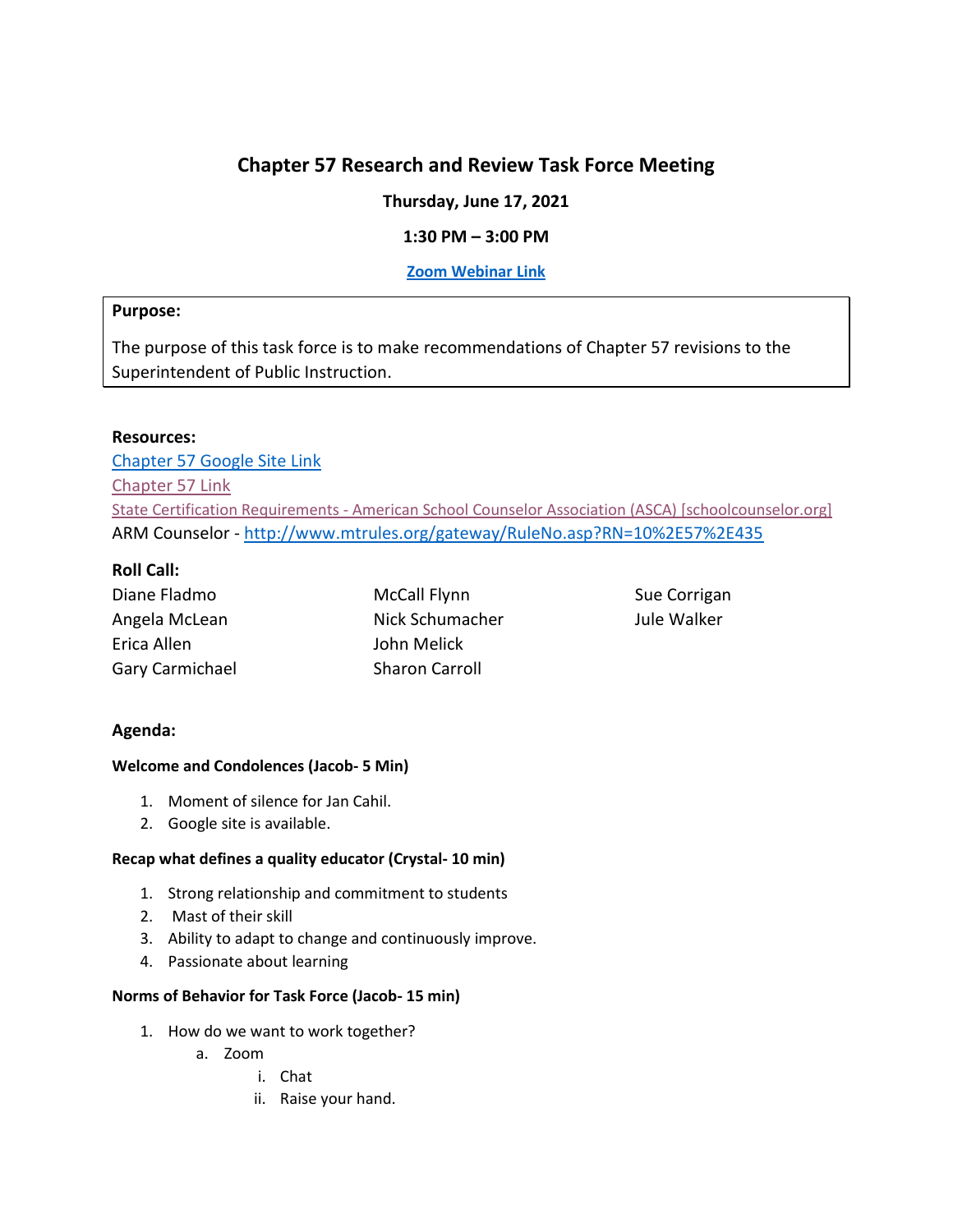- iii. Mute your mic when you are not speaking.
- iv. Make sure your name shows correctly.
- b. Be Respectful
- c. Be Supportive
- d. Be Present
- e. Be Open
	- i. Productive conversations may not be comfortable!
- 2. How will we accomplish our purpose?
	- a. Reaching Consensus
		- i. Consensus does NOT mean unanimous.
- 3. How will we make decisions?
	- a. Consensus
		- i. Simple

### **MAPA Timeline (Crystal- 5 min)**

- 1. Montana Administrative Procedures Act
	- a. If we present some recommendations to the BOPE
		- i. Will take 2 mor meetings, then Decision will be available in January.
	- b. SISPAC has opportunity to review prior to presentation to BOPE.
		- i. SISPAC meets 7/14
			- 1. Opportunity to present to them before taking recommendations to BOPE.
		- ii. If we had a deadline for ALL recommendations
			- 1. ~July 1, 2022
		- iii. Public comment period is engaged, sometimes does trigger changes recommendations to BOPE.
			- 1. Would start timeline over again?
				- a. If change is made, the process is started over.

## **Work through ARM Regarding Counselor Licensing Language and potential revisions (Co-Facilitators – 50 min)**

- 1. Looking at the Topic of Counselor Licensing
	- a. Then the overlapping of Language Licensing
- 2. 10.57.435
	- a. As it stands

#### CLASS 6 SPECIALIST LICENSE - SCHOOL COUNSELOR

(1) To obtain a Class 6 specialist license with a school counselor endorsement an applicant must provide verification of:

(a) a master's degree from a regionally accredited college or university; and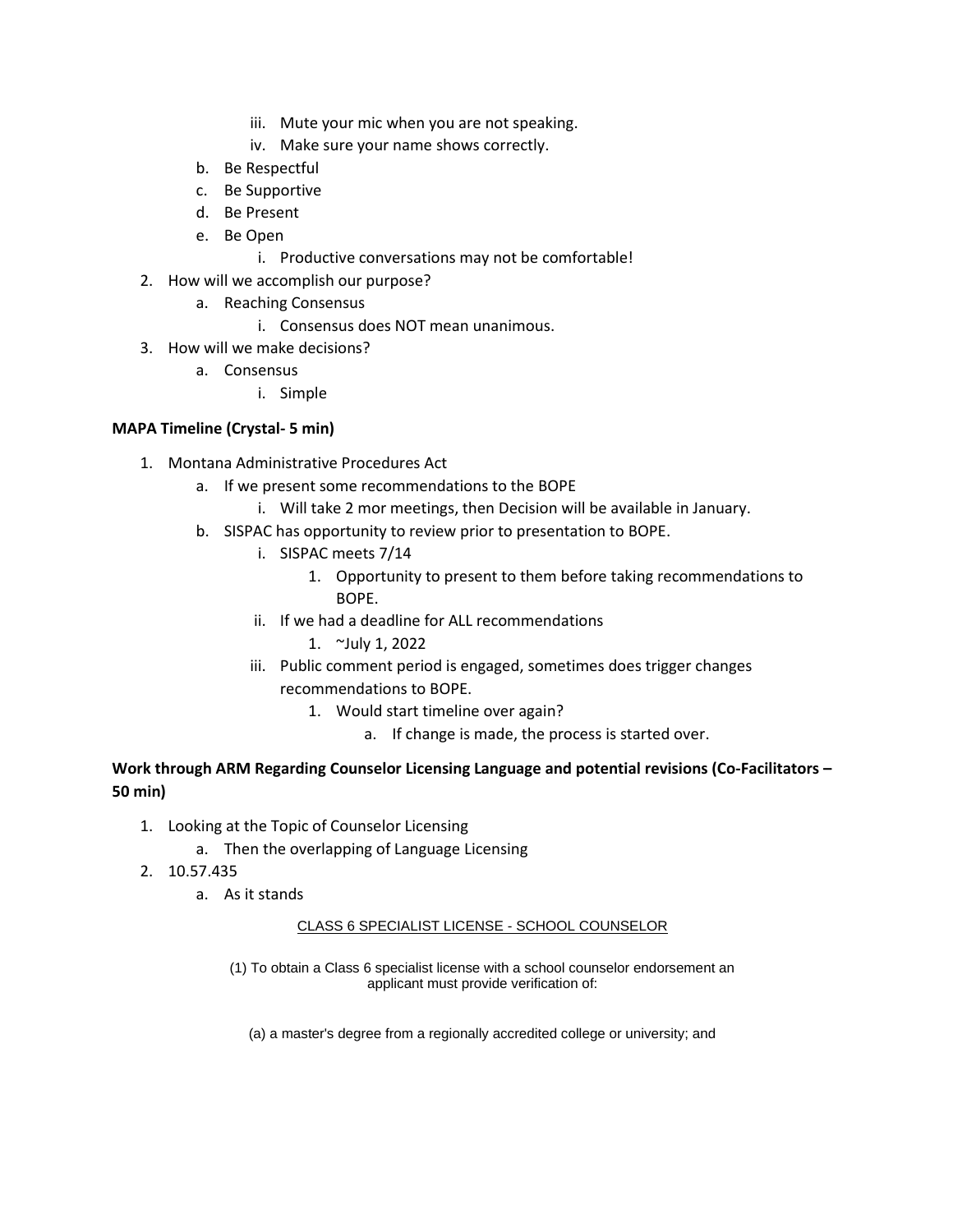(b) completion of a CACREP accredited school counselor program which included an internship in a school setting of 600 hours; or

(c) for those applicants who did not earn a degree from a CACREP accredited program:

(i) a masterʹs degree in school counseling from a regionally accredited college or university; and

[\(ii\) recommendation from an accredited specialist program defined in ARM](http://www.mtrules.org/gateway/ruleno.asp?RN=10.57.102) 10.57.102, [which included an internship in a school setting of 600 hours.](http://www.mtrules.org/gateway/ruleno.asp?RN=10.57.102)

- i. Does Counselor need to have k-12 standard (Class 2) Teaching license first?
	- 1. No, they do not need to have the teaching license first.
		- 2. Certainly, a part of the conversation
			- a. Not needed a teaching license to be a counselor
			- b. The Administration piece.
- 3. Counselor License
	- a. Difficulty for certified teacher getting the counselor license.
		- i. Teaching experience is NOT required to get counselor license.
			- 1. If they can meet the requirements in 10.57.435
	- b. Should counselors be required to hold a master's degree?
		- i. What are their bachelors?
			- 1. Would their bachelor's degree lead them to a masters?
				- a. Multiple bachelor's degrees that could lead them to masters.
		- ii. Is there a Counselor in the TF?
			- 1. How was panel put together?
			- 2. Not one present.
				- a. Could be absent for the day.
		- iii. Many counselors were teachers then transferred into counseling.
			- 1. Could be why field believed the process was required to have teaching license first which resulted in lots of teaching experience.
				- a. But looks like it was not a requirement. So unsure how a
					- bachelor's degree in something like Phycology would look like.
		- iv. MSU Bozeman
			- 1. Master's degree generally falls under different set of rules.
				- a. CACREP standard requirement across US
					- i. Masters level program
						- 1. May fall under different set of rules than we
							- have that sets requirements of master's degree.
		- v. Many counselors may not have education background.
			- 1. Nurse that became Counselor
			- 2. Mental Health backgrounds
				- a. Behavioral Health
		- vi. May serve Dual roles.
			- 1. Teacher and counselor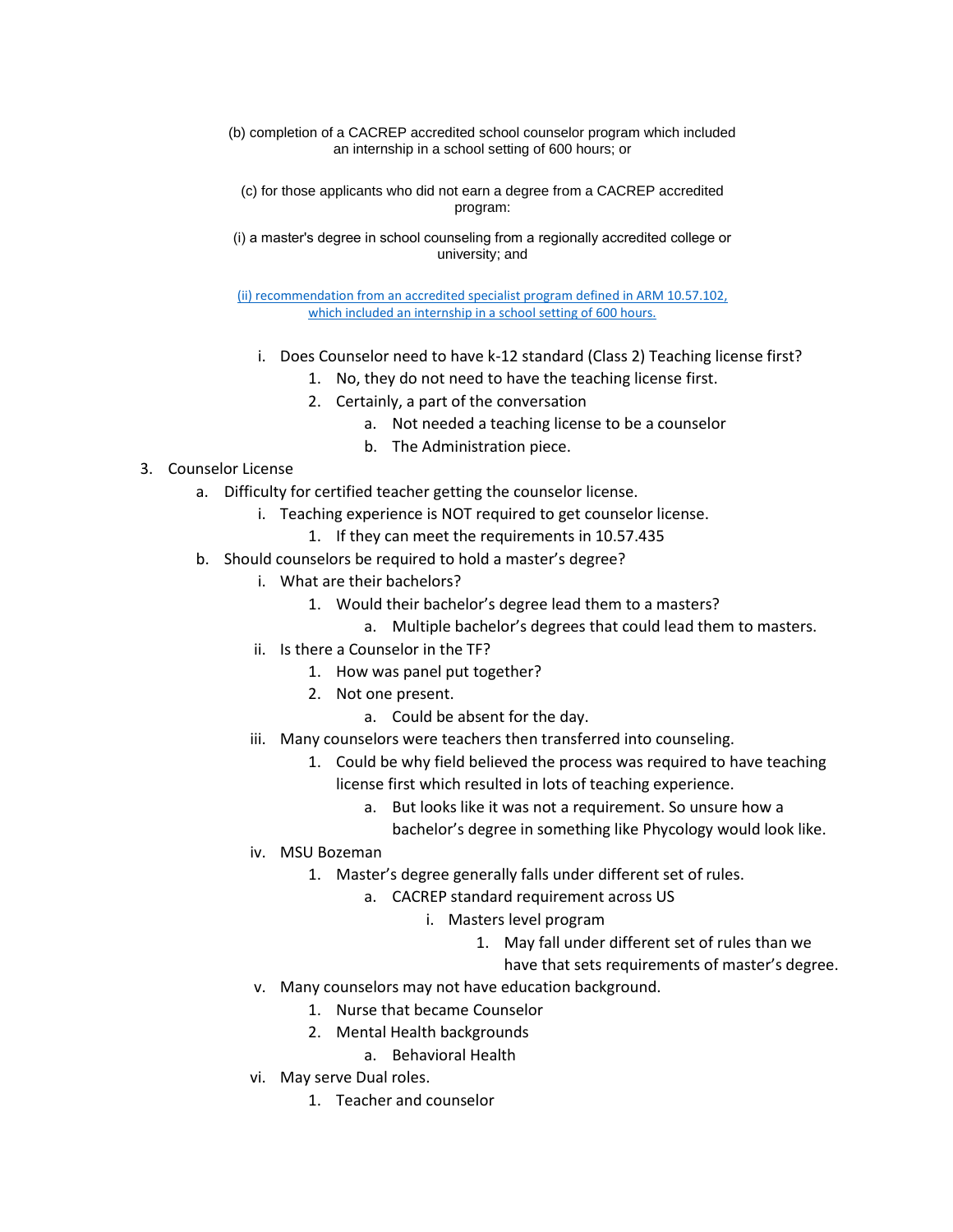- vii. CACREP Requirements
	- 1. Degrees in Phycology, Family Science, and Teacher Ed Programs
		- a. Natural Feeders
		- b. May accept from other backgrounds but these are more common.
- viii. MT University System has no undergrad degrees in counseling.
	- 1. MED in school counseling
	- 2. Master's in arts in School Counseling
	- 3. Master's in education in Counseling
	- 4. Master's in science in Counseling
- ix. Master's degree across majority of states is explicitly stated.
	- 1. Some states say an approved undergraduate.
		- a. May require some more investigation.
- x. Evaluation of Staff
	- 1. What kind of training Non-teaching background would have if they were going into administration?
		- a. Saving for the next set of questions
- xi. What kind of training would those non ed background would be handled?
- xii. Librarian and other master level degrees. Is there a reason why this could not be an opportunity where if someone already had a master's degree, I they could utilize the content they have already taken to gain a second master?
	- 1. Would not have to retake content but would need to meet credit requirements.
- xiii. Accreditation to Counseling program CACREP
	- 1. Accredits masters and doc programs.
	- 2. Does not accredit undergrad programs.
- xiv. Accreditation program probably requires the 600 hours as well.
	- 1. Possibly where the 600 hours comes from as associated with CACREP requirements.
- c. "Regionally"
	- i. Regionally Accredited Program
	- ii. Is that limiting?
	- iii. All MSU Bozeman programs are Regionally accredited.
		- 1. Means its part of a separate rigor of accreditation.
			- a. More about MSU program not MT ID or surrounding areas.
				- i. MT Accreditor is:
					- 1. Western Regional Graduate Program WRGP
				- ii. MSU Accreditor is
					- 1. CACREP and CAEP
						- a. Make sure school is providing strong

relevant programming.

- b. Regionally is NOT limiting
	- i. Because Region means
		- 1. Something other than State to State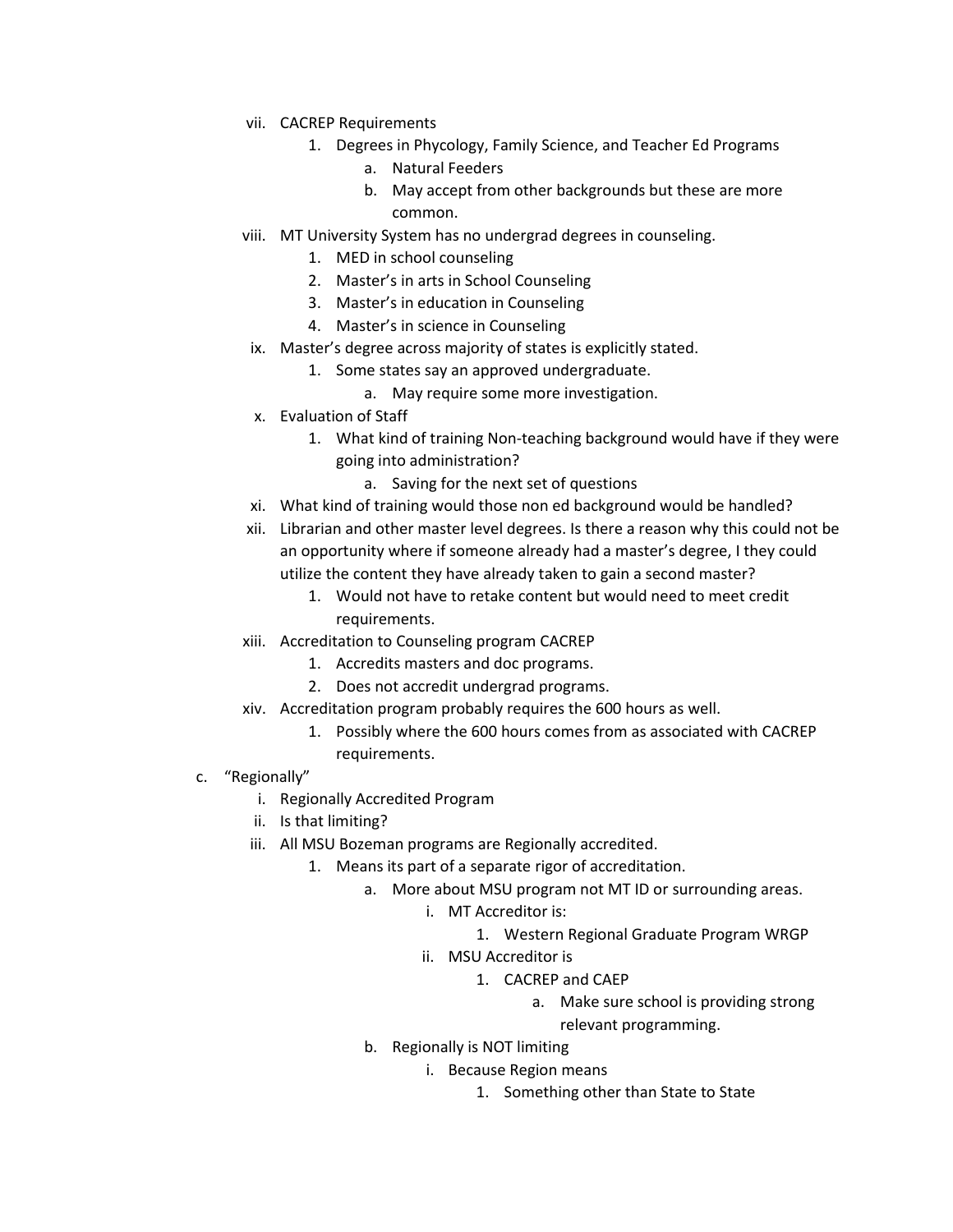- c. What limits people from coming in and out of MT
	- i. Licensure rules NOT the rules from higher institution
- d. Amount of FTE needed for each student?
	- i. Associated more with Ch 55 not Ch 57
		- 1. Will be addressed further within that chapter.
- 4. Are there any Language revisions for 10.57.435 Specifically?
	- a. 1 C "(c) for those applicants who did not earn a degree from a CACREP accredited program:"
		- i. Had an out for people that do not have the CACREP.
			- 1. 600 hours then gets looped in again.
			- 2. Those recommendations came through the Teacher Preparation Program.
			- 3. The fewer people that need to be reviewed for 1C will save BOPE or OPI lots of time.
				- a. Unusual Case Administrative Rule
					- i. Ceases to be unusual when there are so many to be reviewed.
					- ii. New Agency Legal Services at OPI
						- 1. OPI no longer must deny license.
						- 2. Removes some red tape going back and forth.
						- 3. Room to streamline the process even more.
	- b. How many MT K-12 schools that are deficient status for not having Counselors?
		- i. Is there data for this?
			- 1. Jacob may have data to show us this.
	- c. Are we aware of other Accreditation entities besides CACREP?
		- i. Possibly per 10.57.435 1C
		- ii. Licensure looks at how other accreditation programs align with CACREP.
			- 1. This is how people coming from outside MT can be accepted into the State of Montana.
				- a. So how do we recognize people coming from non CACREP?
			- 2. Accreditation can be:
				- a. MT Small School's Alliance (MSSA)
			- 3. We do not always know the WHY a school is deficient.
				- a. Did district advertise thoroughly?
				- b. Were there not enough to interview.
					- i. Yet they could not find someone to hire.
				- c. These things would be helpful to know to help clarify.
					- i. Possibly add a part D to clarify and simplify the licensure.
			- 4. Maybe this conversation is less about Licensing of Counseling and more about CH55.
				- a. Flexibility for who would counsel students in a K12 setting.
				- b. Class 5
				- c. Don't have a provisional short term path.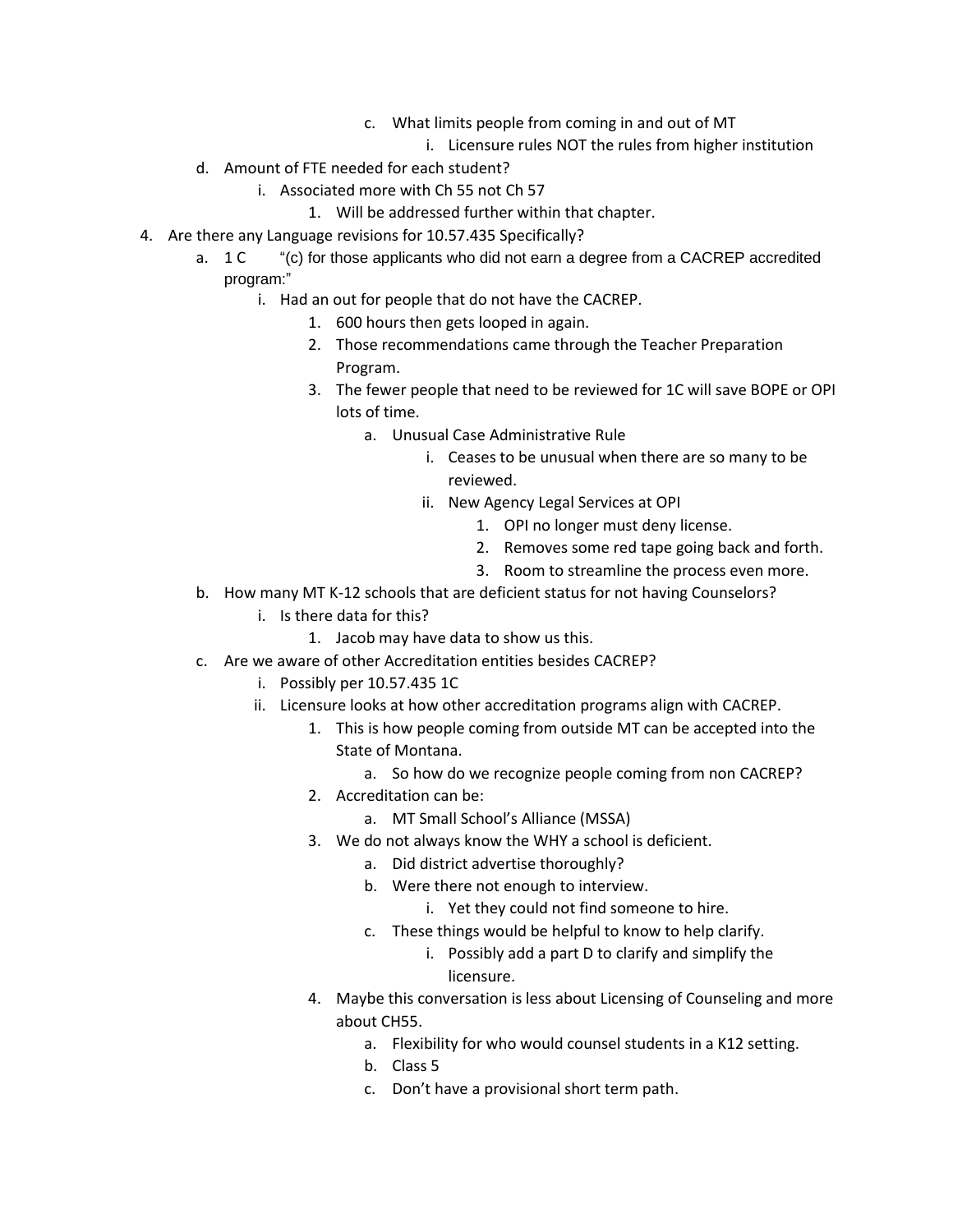- i. Could be a future conversation.
	- 1. Could get a provisional for a counselor.
		- a. Emergency authorization (1yr)
			- i. Not enough experience and was

a disaster situation.

- d. Must be within 4 courses.
	- i. May need to be something to talk about addressing.
- e. Will come back and talk about provisional piece.
- 5. Counselor / Administrator Cross Comparison
	- a. No clear path for counselor to become administrator.
		- i. Lack of three years of teaching experience.
	- b. 10.57.435 v 10.57.416
	- c. 10.57.435 ISSUE: Counselors License is not considered a teaching license, hence cannot get administrative license.
	- d. 10.57.416 Issue: a minimum of three years of teaching experience with a standard, unrestricted license at the secondary level
	- e. Is the teaching experience necessary/ sufficient for an administrative license?
		- i. Small schools
			- 1. School counselors move quickly to becoming a principal.
				- a. Schools of a certain size only need one administrator.
				- b. Could become the sole administrator.
				- c. Responsible for teacher evaluation.
		- ii. Why is this change necessary?
		- iii. Counselors do teach.
			- 1. May have some teaching experience.
				- a. But if they are evaluating may become a problem with little experience
				- b. Possible verbiage to add that counselor have worked in professional or accredited environment for three years.
					- i. Three years seems to be a short amount of time.
						- 1. Used to be 6 years.

- iv. At MSU
	- 1. School counselors come in.
		- a. Advise them about going to OPI to get license that will be denied because they do not have 3 years. then go to BOPE to appeal.
			- i. Not very ethical to allow someone to complete a program that may not lead to licensure.
		- b. CACREP does have some teaching but does not replace what you get as a classroom teacher.
			- i. Fight hard for those that deserve to be in administrative roles and fight hard to keep those that do not out.
	- 2. Educator recruitment
		- a. Group helping with Grow your own initiative.